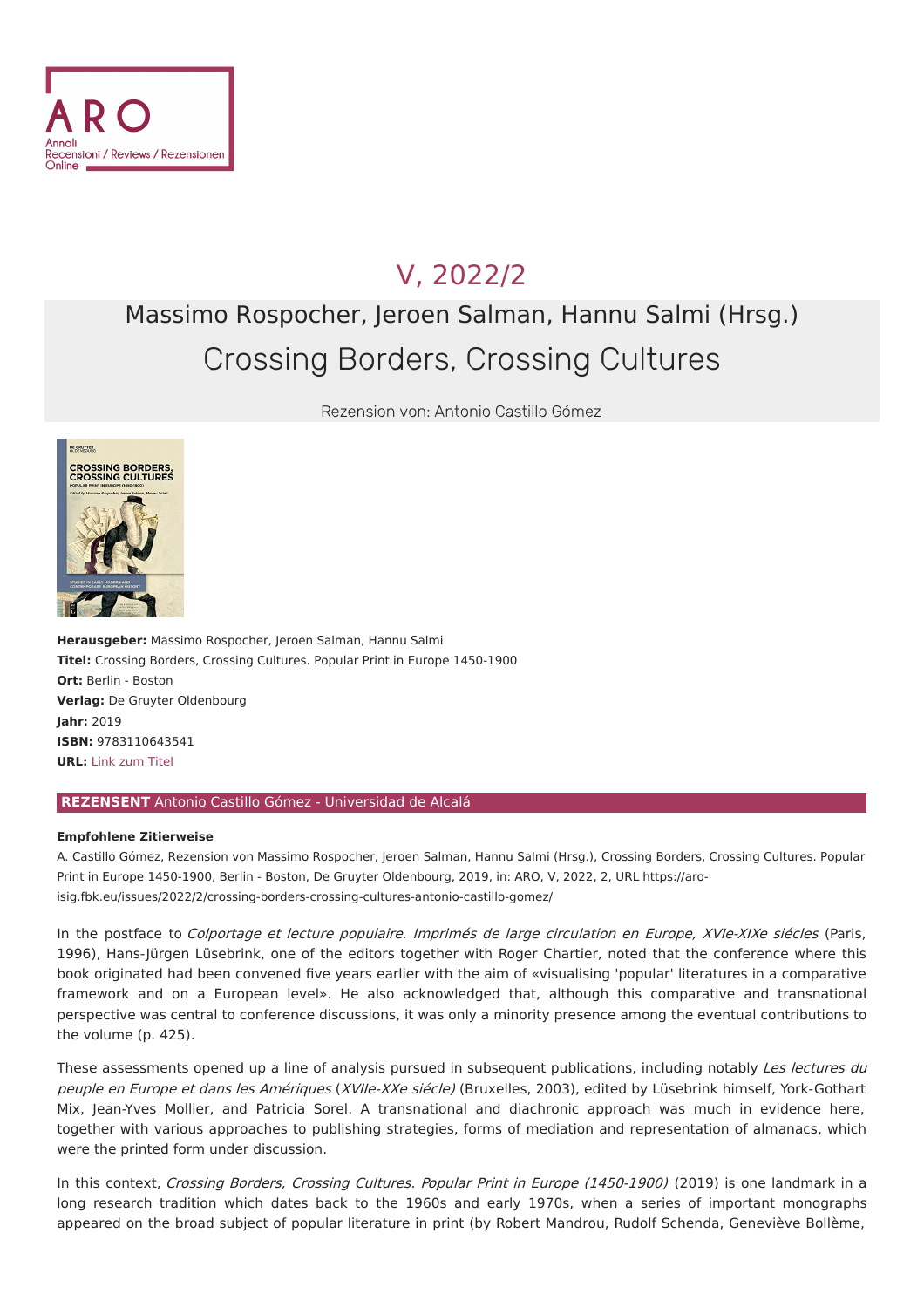and Julio Caro Baroja, among others). This volume is drawn from a conference held in Trento in 2017, organized under the auspices of a research project into European Dimensions of Popular Print Culture (EDPOP), directed by Jeroen Salman and subsidised by the Netherlands Organization for Scientific Research (NWO[\)\[1\]](#page-3-0).

<span id="page-1-0"></span>Following a line of research proposed by Robert Darnton in the 1980s, this book delves into the rapprochement between the history of the book and the social and cultural history of communication by print. Massimo Rospocher, Jeroen Salman and Hannu Salmi conceive popular print not as «a clearly defined product, but rather as spectrum in a dynamic popularisation process» (p. 2). The book's 15 chapters exemplify this, outlining a prolific and heterogeneous output, in which there is room for broadsheets, pamphlets, almanacs, prose novels, ballads, penny prints, history prints, newspapers, and jest books.

The first section, «Media, Intermediality», opens with an essay by Daniel Bellingradt on the dynamics of communication in England and Germany in the early modern period. He analyzes the interdependence of different forms of communication and the transnational echos of a few successful titles disseminated via popular print. He focusses more specifically on the recycling of images, in the form of engravings of monsters reproduced in different broadsides distributed in Germany and Britain during the wars between Christians and Moslems in the seventeenth century.

The communicative power of cheap print illustrations, bearing in mind their hybrid and multimedia character, also interests Rebecca Carnevali. In her case, the focus is on a series of images, some religious and others not (such as printed board games), circulating in post-tridentine Bologna and catering for a socially heterogenous public in a wide variety of environments like the street or in domestic settings. Andreas Würgler takes a complementary approach as he revisits some semantic problems around the usage of terms like «print», «German», «popular» in different projects on the German Language Area (GLA) between the fifteenth to the eighteenth centuries. From this starting point, he considers different uses of popular printed works from the consumer's point of view, supported by extensive print runs but without neglecting the connotations of the individual language in which they appeared.

The market for popular print constitutes the central theme of the second section of the book on «Markets, Prices, and Collections», which brings together three studies with different chronological and geographical contexts. Francesca Tancini presents one of the publishing and commercial innovations of the nineteenth century: the yellowbacks, sold in train stations, named after their distinctive covers (in color and illustrated by notable artists of the period). Sold in station kiosks, these books also appeared in publishers' series like Louis Hachette's Bibliothéque des Chemins de Fer, and reached a varied and in a sense passive public, given that they read in order to alleviate the boredom of a long journey.

Of course the question of pricing is fundamental in order to comprehend the massive diffusion of popular print literature, and it is very relevant in Goran Proot's case study of the Plantin-Moretus print shop between 1580 and 1655. Using mainly quantitative data, he outlines the evolution of publications from this period, considering prices, formats and the use of illustrations. He concludes that, after 1641, the Plantin Company, based in Antwerp, abandoned production of popular titles in small format. Flavia Bruni also turns to quantitative data in her survey of the Universal Short Title Catalogue at the University of St Andrews, in order to calculate the proportion of cheap print titles of Italian editions recorded in it. She concludes with a detailed analysis of some ephemeral productions, including some pamphlets related to the Council of Trent. Although she is considering titles reproduced in great quantities, she stresses the rarity of their presence in bibliographical collections, which have always been (and perhaps still are) more interested in the preservation of works of greater typographical craftsmanship.

Without neglecting the issues mentioned above, the studies in the third section, «Transnational Approaches», represent different ways of looking through a transnational lens. Jean-François Botrel and Juan Gomis discuss the Spanish chapbook literature and reveal its pan-European character, seen in terms of its typography and content, as illustrated by «gallows literature», widely diffused in Spain as well as in France and Great Britain. They emphasize transnational similarities in publishing strategies, in the work of Agustín Laborda in Valencia and Cluer Dicey in London in the eighteenth century. They also see it in distribution methods using itinerant peddlers, with a special role for blind sellers in different parts of Europe. Alice Colombo demonstrates another possibility, in an example of the crossfertilization of work on translation with book history. Although up to now this connection has mostly applied to different genres, here it is brought to bear on street literature and its mobility across cultures. She analyzes nineteenth-century Italian production, embracing translation into other languages (German, French, and English), and from other languages (Spanish) into Italian, to reflect on the impact that translations and publishing strategies had on broadening the audience for these texts.

Jordi Sánchez-Martín has a similar point to make about Iberian tales of chivalry, a genre which circulated widely in Europe during the second half of the sixteenth century, when they were translated into several languages. Sánchez-Martín surveys this output and the effect of both translation and publishing decisions (about format, paratext, division into volumes, changes in the narrative cycles) in popularizing a literary genre which had originally been aristocratic.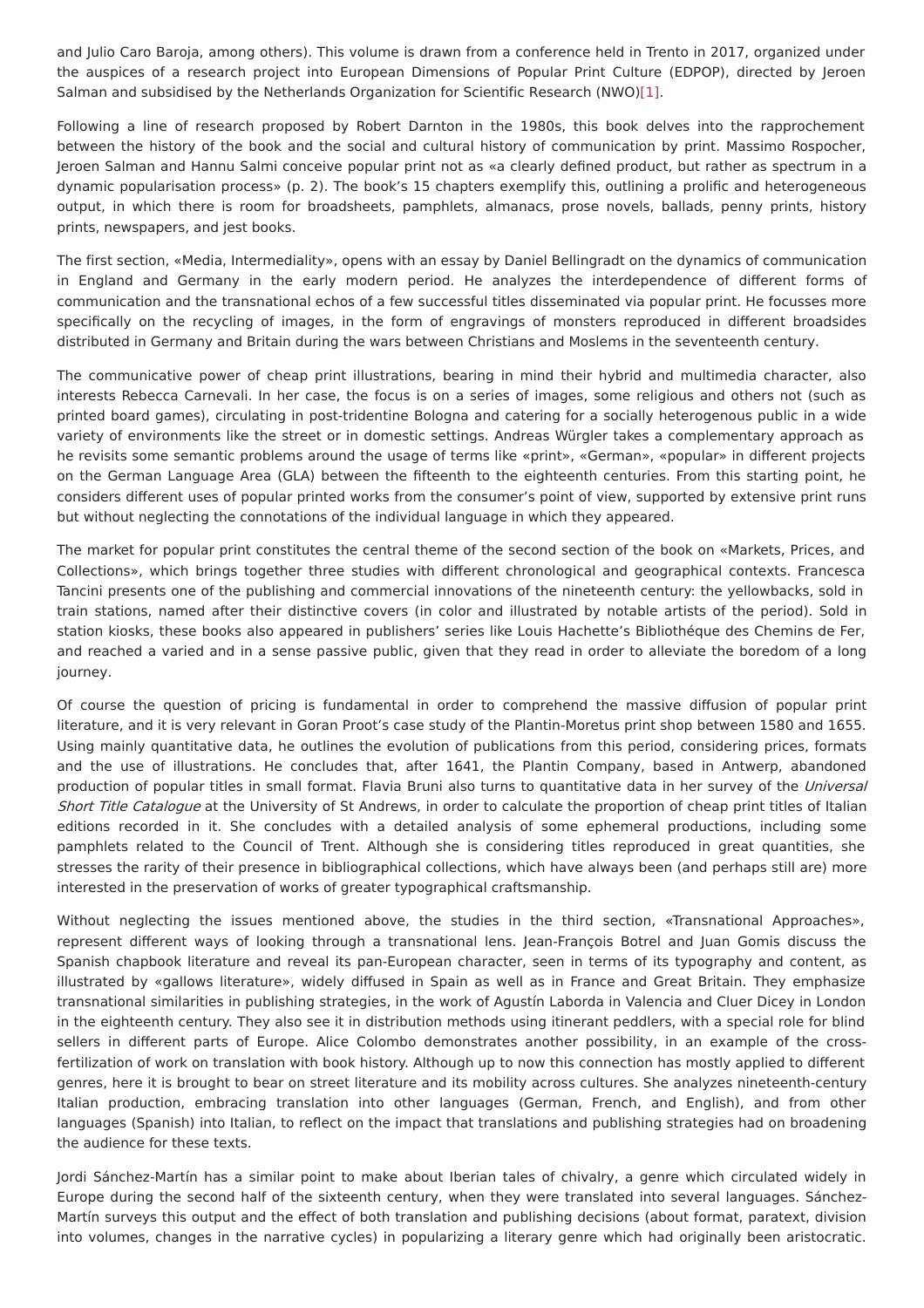The importance of publishing strategies in the transnational diffusion of certain texts also emerges from Julia Martins's essay on Italian books of secrets, composed of household recipes, cosmetic remedies, and health advice. This genre developed from the publication of the Difficio di ricette in 1529, which had enjoyed great success in Italy, Germany and Britain up to the eighteenth century and also in France, where it formed part of the Bibliothèque bleue right up to the nineteenth century. It was translated from Latin into vernacular languages, which involved selections and interventions aimed at unravelling a few linguistic knots in order to reach a wider and more varied public. This becomes clear from a comparison between the Latin and the vernacular editions of Alessio Piamontese's Secreti and Giambattista Della Porta's Magia Naturalis. This part of the book closes with Niall Ó Ciosáin's study on print publication in 'non-official' languages, namely Irish, Gaelic, Welsh and Breton. In the seventeenth and eighteenth centuries, religious works predominated, as a result of the spread of Christianity and the work of certain religious orders (for instance the Jesuits in Brittany). Later on, the repertoire expanded to include hymns, almanacs, and ballads. In order to gauge the extent of this phenomenon, the work concludes with a more detailed analysis of publishing output in (Scottish) Gaelic and Welsh, illustrated by maps of each showing the geographical distribution of printing locations.

A few of the already mentioned contributions demonstrate the substantial pan-European circulation of certain genres and titles, which approached the level of bestsellers, and this is precisely the theme of the last section of the book («Genres and European Bestsellers»). Claudia Dematté returns to the subject of the popularity of tales of chivalry and their connection with small-format publication. Firstly, she turns to Italy, where they became the most popular genre between 1550 and 1610. At the beginning they circulated in Spanish editions, given that several Italian territories were part of the Spanish Kingdom, then later, from the 1540s in Italian, promoted especially by the Venetian entrepreneur Michele Tramezino and the author Mambrino Roseo de Fabriano, who translated the majority of Spanish tales of chivalry. The journey continues through translations into French and Flemish, with special reference to Palmerín, which achieved 200 editions in six languages between 1511 and 1620. Almanacs are another genre typical of popular print production, which is studied by Elisa Marazzi. She focusses on one which started to appear in Italy in 1762, under the name of the fictitious astronomer Barbanera, achieving wide diffusion in the second half of the eighteenth and in the nineteenth centuries. Italian emigrants even brought it to America in the twentieth century. Consulting the extraordinary collection of 8000 copies preserved by the Barbanera Foundation in Spello, the author is writing a monograph and here she presents her main conclusions (Sotto il segno di Barbanera. Continuità e trasformazioni di un almanacco tra XVIII e XXI secolo, Milano - Udine, 2017). She notes that some almanacs, like one example from 1762, were printed in loose sheets, so that they could be posted on walls; however, the work is mainly concerned with the production of books of 48 to 68 pages with print runs which reached 200,000 copies annually. She analyzes their typical contents (meteorological data, religious information, ephemera, astronomical predictions, items on education, health as well as brief biographies), and points out the evidence of usage from handwritten annotations. Reinhart Sieger offers another case study: the dissemination in German-speaking areas of Rudolph Zacharias Becker's Nothund Hülfsbüchlein (1788-1798), a clear example of a practical instruction manual targeting peasants as part of the Enlightenment's attempt to spread knowledge of agronomy. It was a sort of encyclopaedia of domestic and rural economy with headings on education, practical advice on managing the land, together with other references to legal situations which might concern peasants. Besides Germany, where 400,000 copies were printed in the nineteenth century, which is to say one for every 65 inhabitants, the book also circulated in the Baltic countries and was translated into several languages of areas where German had some influence, including Italy; however, its impact was not comparable to that of other contemporary German works like Bernhard Christoph Faust's Gesundheits-Katechismus (1792) or Heinrich Zschokke's popular novel Das Goldmacherdof (1817). Lastly, Rita Schlusemann looks at the publishing history of Griselda in German and Flemish between the end of the fifteenth century and 1900. The work derives from a tale from Boccaccio's Decameron which enjoyed great success in print from the end of the fifteenth century on. Its style of novella was very much in tune with the most successful literary genres of that period, enjoying another fine resurgence in the eighteenth century because of the growing interest in stories with female protagonists. Petrarch's Latin version of Boccaccio's tale was translated into 20 languages, with significant variations in Griselda's message as a perfect example of female submission. Whereas the Flemish versions emphasized the virtue of patience and the tale barely changed, the German versions stressed the woman's obedience to her husband, and the story passed through several variations and was adapted for different media (novels, theatre, opera).

<span id="page-2-0"></span>In conclusion, Crossing Borders, Crossing Cultures. Popular Print in Europe (1450-1900) exploits a rich seam of studies on popular print literature and offers us a succulent collection of essays that traces its production from the beginnings of print in Europe up to the dawn of the twentieth century. While recognizing the individual characteristics of different European cultural traditions, its pan-European focus takes us far away from excessively national or regional perspectives, which generally do little to advance our knowledge. The transnational dimension does exactly that, but it emphasizes the importance of translation in the wide diffusion of certain texts, in tune with the central role that translation plays on the historical research agenda[\[2\]](#page-3-1). Moreover, trans-media dynamics force us to consider the interaction of print with the spoken word, images, and music: sometimes because the written word and images work in